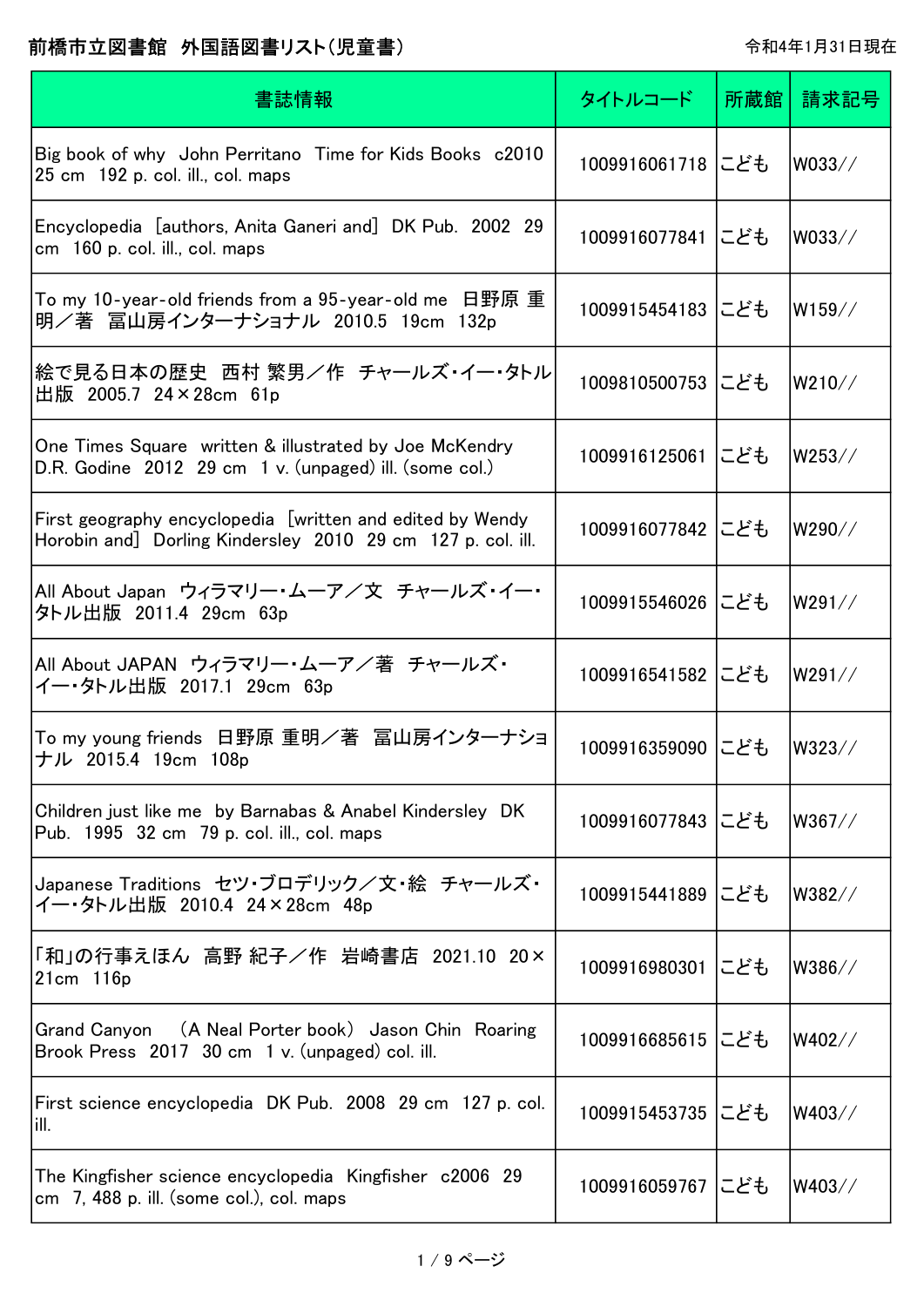| 書誌情報                                                                                                                                                                                                  | タイトルコード           | 所蔵館 | 請求記号   |
|-------------------------------------------------------------------------------------------------------------------------------------------------------------------------------------------------------|-------------------|-----|--------|
| Space DK Pub. 2010 29 cm 256 p. col. ill.                                                                                                                                                             | 1009916077844 にども |     | W440// |
| Everything on earth Dorling Kindersley c2009 31 cm 249 p.<br>col. ill.                                                                                                                                | 1009916079848 にども |     | W450// |
| First dinosaur encyclopedia [written and edited by Caroline<br>Bingham] DK Pub. 2007 29 cm 127 p. col. ill.                                                                                           | 1009915453731 にども |     | W457// |
| Visual encyclopedia of dinosaurs consultant, Dougal Dixon<br>DK Pub. 2005 17 cm 400 p. col. ill., col. maps                                                                                           | 1009916077846 にども |     | W457// |
| Little kids first big book of dinosaurs (National Geographic<br>kids) by Catherine D. Hughes National Geographic Kids<br>c2011 26 $\times$ 26 cm 127 p. col. ill., col. map                           | 1009916768665 にども |     | W457// |
| First nature encyclopedia DK Pub. 2006 29 cm 128 p. col.<br> ill.                                                                                                                                     | 1009915453733 にども |     | W460// |
| Encyclopedia of nature Dorling Kindersley 2007 28 cm 304<br>p. col. ill.                                                                                                                              | 1009916077847 にども |     | W460// |
| First animal encyclopedia [author, Penelope Arlon] DK Pub.<br>2004 29 cm 160 p. col. ill.                                                                                                             | 1009915453734 にども |     | W480// |
| The Little Brainwaves investigate- animals [written and<br>edited by Caroline Bingham] Dorling Kindersley 2010 29 cm<br> 64 p. col. ill.                                                              | 1009916077848 にども |     | W480// |
| Animals DK Pub. 2012 28 cm 304 p. col. ill.                                                                                                                                                           | 1009916077849 にども |     | W480// |
| Little kids first big book of animals (National Geographic<br>kids Little kids first big books) by Catherine D. Hughes<br>National Geographic Society c2010 26 × 26 cm 128 p. col.<br> ill., col. map | 1009916768661     | にども | W480// |
| First big book of the ocean  (National Geographic kids) by<br>Catherine D. Hughes National Geographic Partners c2013<br>$26 \times 26$ cm 128 p. col. ill., col. map                                  | 1009916768663 にども |     | W481// |
| Little kids first big book of bugs<br>(National Geographic kids)<br>by Catherine D. Hughes National Geographic Society c2014<br>$ 26 \times 26$ cm 128 p. col. ill., col. map                         | 1009916768664 にども |     | W486// |
| Little kids first big book of birds<br>(National Geographic kids)<br>Catherine D. Hughes National Geographic Kids c2016 26 ×<br>26 cm 128 p. col. ill., col. map.                                     | 1009916768662 にども |     | W488// |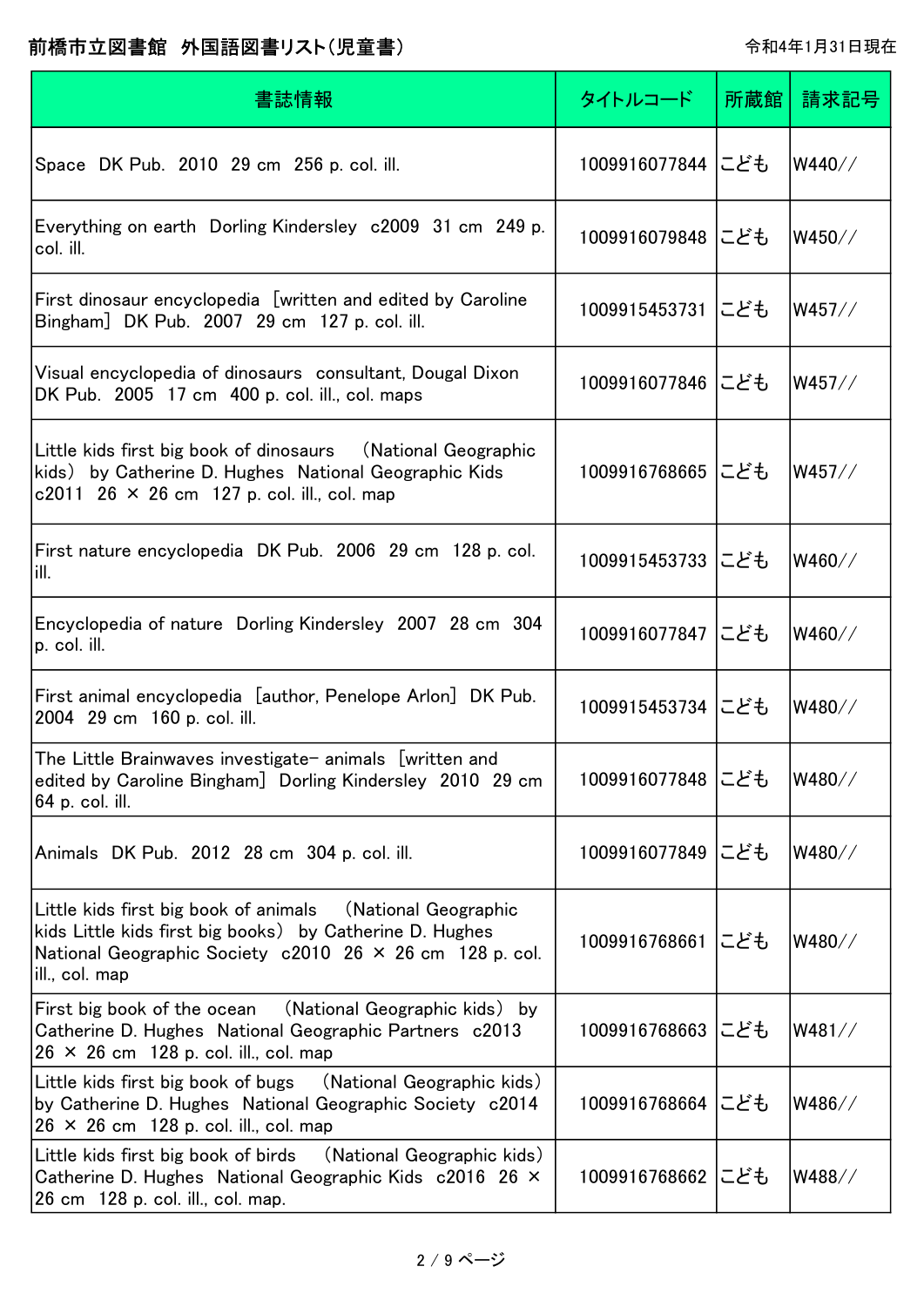| 書誌情報                                                                                                                                            | タイトルコード           | 所蔵館 | 請求記号   |
|-------------------------------------------------------------------------------------------------------------------------------------------------|-------------------|-----|--------|
| Human body encyclopedia DK Pub. 2005 29 cm 128 p. col.<br>lill.                                                                                 | 1009915453732 にども |     | W491// |
| Look, I'm an engineer DK Pub 2018 27 cm 46 p. col. ill.                                                                                         | 1009916949525  本館 |     | W500// |
| Earth matters DK Pub. 2011 28 cm 256 p. col. ill.                                                                                               | 1009916077850 にども |     | W519// |
| Finger Knitting FOR KIDS 寺西 恵里子/著 チャールズ・<br>イー・タトル出版 2019.10 26cm 63p                                                                           | 1009916805059 にども |     | W594// |
| Look, I'm a cook DK Pub. 2017 27 cm 46 p. col. ill.                                                                                             | 1009916949524  本館 |     | W596// |
| The Usborne children's book of baking Fiona Patchett<br>Usborne Pub. 2006 32 cm 95 p. col. ill.                                                 | 1009910090470 にども |     | W596// |
| Artist to artist Philomel Books [c2007] 29 cm 105 p. ill.<br>(some col.)                                                                        | 1009910161965 にども |     | W726// |
| Earl & Mooch by Patrick McDonnell Andrews McMeel Pub.<br>c2010 22 $\times$ 28 cm 205 p. ill. (some col.)                                        | 1009916059768 にども |     | W726// |
| This one summer Mariko Tamaki First Second 2014 22 cm<br> 317 p. col. ill.                                                                      | 1009916469445 にども |     | W726// |
| Chock Full o'Fun かこさとし/[著] 小学館 2021.7 27cm<br>40 <sub>p</sub>                                                                                   | 1009916954979 にども |     | W750// |
| The Ultimate Book of Origami Animals 新宮 文明/著 チャー<br>ルズ・イー・タトル出版 2020.10 26cm 158p                                                               | 1009916897588 にども |     | W754// |
| I'M LEARNING JAPANESE クリスチャン・ギャラン/著 チャー<br>ルズ・イー・タトル出版 2019.12 26cm 128p                                                                        | 1009916820600 にども |     | W810// |
| Scholastic children's dictionary Scholastic c2011 27 cm<br>800 p. col. ill., col. maps                                                          | 1009915592473 にども |     | W833// |
| Curious George's dictionary from the editors of the American<br>Heritage Dictionaries Houghton Mifflin Harcourt c2016 29<br>cm 127 p. col. ill. | 1009916690823     | 本館  | W834// |
| My first word book (My first word books the essential<br>preschool learning series) Dorling Kindersley 2002 34 cm<br> 64 p. col. ill.           | 1009915592458 にども |     | W834// |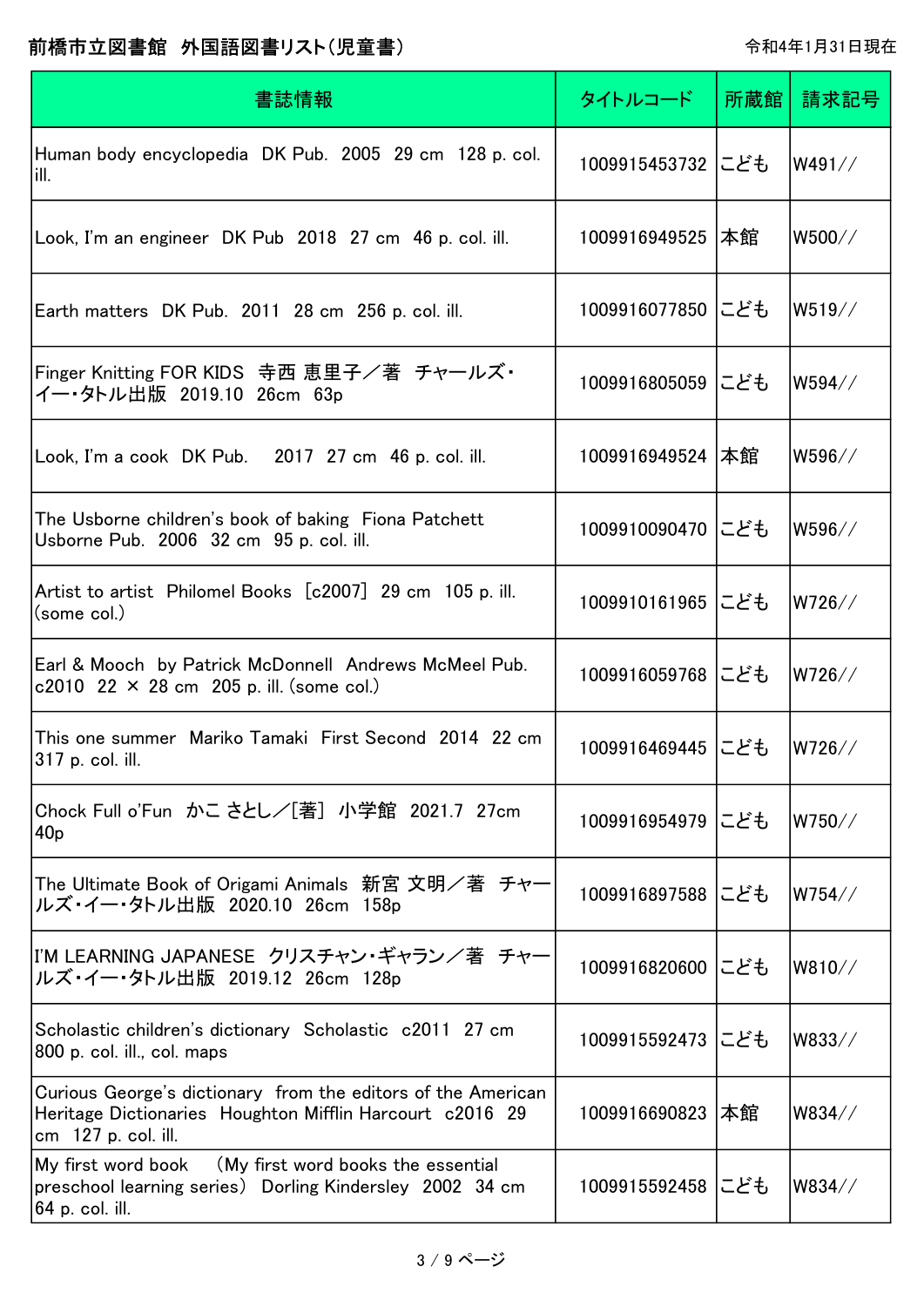| 書誌情報                                                                                                                                            | タイトルコード           | 所蔵館 | 請求記号                   |
|-------------------------------------------------------------------------------------------------------------------------------------------------|-------------------|-----|------------------------|
| The Usborne very first dictionary Felicity Brooks and<br>Usborne Pub. 2005 27 $\times$ 27 cm 64 p. col. ill.                                    | 1009915592459 にども |     | W834//                 |
| Curious George's dictionary from the editors of the American<br>Heritage Dictionaries Houghton Mifflin Harcourt c2016 29<br>cm 127 p. col. ill. | 1009916690823 にども |     | W834//                 |
| 初めての英単語ビジュアル辞典 岩崎書店 2019.3 34cm<br>64 <sub>p</sub>                                                                                              | 1009916750507 にども |     | W834//                 |
| (Collier's Junior Classics Series 1) c1962 24<br>$\overline{AB}$ C go!<br>cm 400 p.                                                             | 1009915431536 にども |     | W908//                 |
| Once upon a time (Collier's Junior Classics Series 2)<br>c1962 24 cm 372 p.                                                                     | 1009915431537 にども |     | W908//                 |
| Legends of long ago (Collier's Junior Classics Series 7)<br>c1962 24 cm 371 p.                                                                  | 1009915431538 にども |     | W908//                 |
| Call of adventure (Collier's Junior Classics Series 2)<br>c1962 24 cm 373 p.                                                                    | 1009915431539 にども |     | W908//                 |
| いっすんぼうし フローレンス・坂出/編 チャールズ・イー・タト<br>ル出版 2008.7 24×24cm 51p                                                                                       | 1009910157144 にども |     | W913//                 |
| うらしまたろう フローレンス・坂出/編 チャールズ・イー・タト<br>ル出版 2008.7 24×24cm 48p                                                                                       | 1009910157149 にども |     | W913//                 |
| きんたろう フローレンス・坂出/編 チャールズ・イー・タトル出<br>版 2008.7 24×24cm 50p                                                                                         | 1009910157141 にども |     | W913//                 |
| ももたろう フローレンス・坂出/編 チャールズ・イー・タトル出<br>版 2008.7 24×24cm 49p                                                                                         | 1009910157147 にども |     | W913//                 |
| バイリンガルで読む日本の昔ばなし 安田 ゆり/英文再話<br> チャールズ・イー・タトル出版 2010.7 32cm 111p                                                                                 | 1009915466568 にども |     | lW913//                |
| 英語で読む日本のむかし話  坂出 フローレンス/[編]著<br> チャールズ・イー・タトル出版 2013.12 26×26cm 111p                                                                            | 1009916216597 にども |     | W913/L/                |
| もっと英語で読む日本のむかし話 坂出 フローレンス/[編]著<br>チャールズ・イー・タトル出版 2013.12 26×26cm 96p                                                                            | 1009916216603 にども |     | $\vert$ W913 $/$ Ŧ $/$ |
| 白旗の少女 比嘉 富子/著 講談社インターナショナル<br>2003.1 19cm 127p                                                                                                  | 1009810335117 にども |     | lW916//YA              |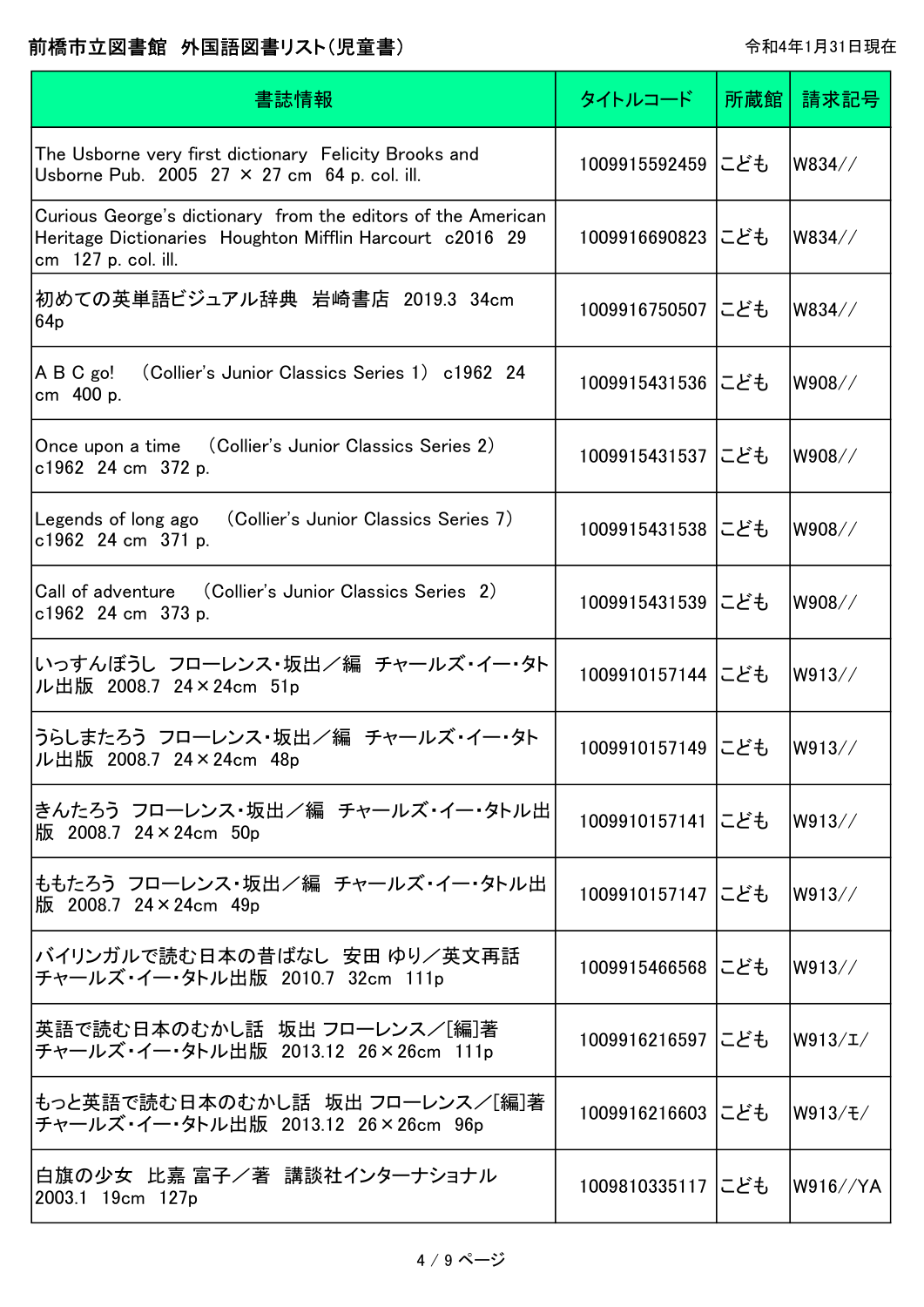| 書誌情報                                                                                                                                                                        | タイトルコード           | 所蔵館 | 請求記号     |
|-----------------------------------------------------------------------------------------------------------------------------------------------------------------------------|-------------------|-----|----------|
| Arabian nights (Classic starts) retold from the original by<br>Martin Woodside Sterling Children's Books c2008 20 cm<br>151 p. ill.                                         | 1009916061701 にども |     | W929//   |
| The Random House book of poetry for children selected and<br>introduced by Jack Prelutsky Random House c1983 29 cm<br>$248$ p. ill. (some col.)                             | 1009910161968 にども |     | W931//   |
| Runny Babbit by Shel Silverstein HarperCollins Publishers<br>c2005 22 cm 89 p. ill.                                                                                         | 1009910161969 にども |     | W931//   |
| HARRY POTTER AND THE DEATHLY HALLOWS<br>by J. K. Rowling 2007 24cm 759p                                                                                                     | 1009915415224 にども |     | W933//   |
| Alice's adventures in Wonderland by Lewis Carroll Books of<br>Wonder c1992 22 cm 196 p. ill.                                                                                | 1009910161967 にども |     | W933//   |
| The little bookroom (New York Review children's collection)<br>[Eleanor Farjean] New York Review of Books 2005 23 cm<br>12, 314 p. ill.                                     | 1009910161970 にども |     | W933//   |
| D'Aulaires' book of trolls (The New York Review children's<br>collection) by Ingri and Edgar Parin d'Aulaire New York<br>Review of Books c2000 31 cm 62 p. ill. (some col.) | 1009910161976 にども |     | W933//   |
| The story of Holly & Ivy Rumer Godden Viking 2006 28 cm<br>31 p. col. ill.                                                                                                  | 1009915594599 にども |     | W933//   |
| Cirque du freak (The saga OF Darren Shan 1) Darren<br>Shan Collins 2000. 20 cm 182 p.                                                                                       | 1009810316003 にども |     | W933//YA |
| The vampire's assistant (The saga OF Darren Shan 2)<br>Darren Shan Collins 2000. 20 cm 168 p.                                                                               | 1009810316004 にども |     | W933//YA |
| Tunnels of blood (The saga OF Darren Shan 3) Darren<br>Shan Collins 2000.<br>20 cm 161 p.                                                                                   | 1009810316005 にども |     | W933//YA |
| Allies of the night (The saga OF Darren Shan 8) Darren<br>Shan Collins 2002. 20 cm 185 p.                                                                                   | 1009810453791 にども |     | W933//YA |
| Killers of the dawn (The saga OF Darren Shan 9) Darren<br>Shan Collins 2003. 20 cm 184 p.                                                                                   | 1009810453792 にども |     | W933//YA |
| The lake of souls (The saga OF Darren Shan 10) Darren<br>Shan Collins 2003. 20 cm 219 p.                                                                                    | 1009810453793 にども |     | W933//YA |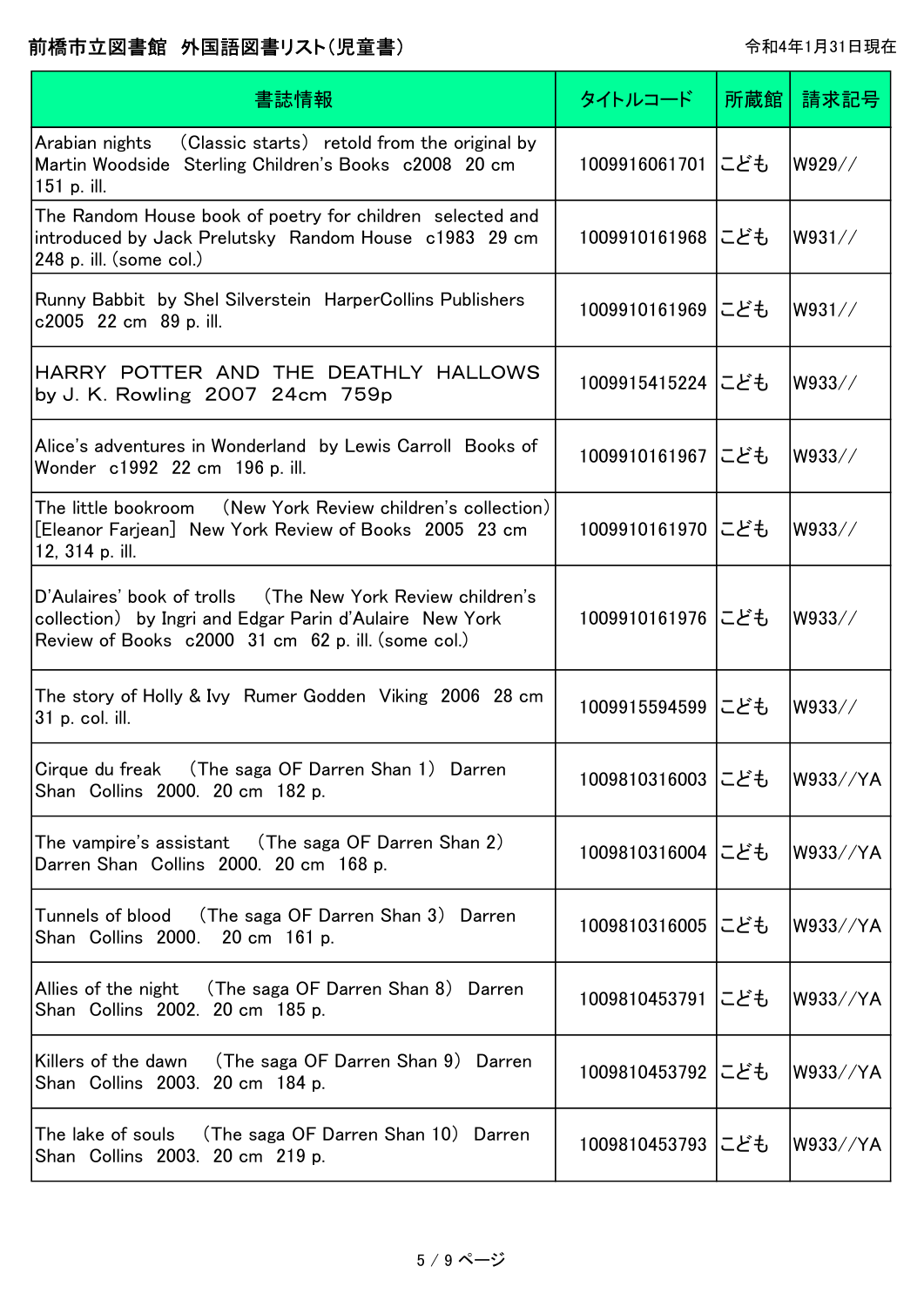| 書誌情報                                                                                                                                                              | タイトルコード           | 所蔵館! | 請求記号     |
|-------------------------------------------------------------------------------------------------------------------------------------------------------------------|-------------------|------|----------|
| Load of the shadows (The saga OF Darren Shan 11)<br>Darren Shan Collins 2004. 20 cm 184 p.                                                                        | 1009810453794 にども |      | W933//YA |
| (The saga OF Darren Shan 4) Darren<br>Vampire mountain<br>Shan Collins 2001. 20 cm 161 p.                                                                         | 1009810316006 にども |      | W933//YA |
| Trials of death (The saga OF Darren Shan 5) Darren Shan<br>Collins 2001. 20 cm 166 p.                                                                             | 1009810316007 にども |      | W933//YA |
| Hunters of the dusk (The saga OF Darren Shan 7) Darren<br>Shan Collins 2002. 20 cm 176 p.                                                                         | 1009810316009 にども |      | W933//YA |
| Sons of destiny (The saga OF Darren Shan 12) Darren<br>Shan Collins 2004. 20 cm 208 p.                                                                            | 1009810474513 にども |      | W933//YA |
| The vampire prince (The saga OF Darren Shan 6) Darren<br>Shan Collins 2002. 20 cm 160 p.                                                                          | 1009810316008 にども |      | W933//YA |
| Alice in Wonderland ; & Through the looking-glass<br>(Classic<br>starts) retold from the Lewis Carroll originals by Eva Mason<br>Sterling c2009 20 cm 150 p. ill. | 1009916061705 にども |      | W933/A/  |
| The adventures of Tom Sawyer (Classic starts) retold<br>from the Mark Twain original by Martin Woodside Sterling<br>c2005 20 cm 152 p. ill.                       | 1009916061703 にども |      | W933/A/  |
| The adventures of Huckleberry Finn (Classic starts) retold<br>from the Mark Twain original by Oliver Ho Sterling Children's<br>Books c2006 20 cm 153 p. ill.      | 1009916061714 にども |      | W933/A/  |
| (Classic starts) retold from the<br>Anne of Green Gables<br>Lucy Maud Montgomery original by Kathleen Olmstead<br>Sterling c2005 20 cm 153 p. ill.                | 1009916061710 にども |      | W933/A/  |
| Anne of Avonlea (Classic starts) retold from the Lucy<br>Maud Montgomery original by Kathleen Olmstead Sterling<br>c2009 20 cm 150 p. ill.                        | 1009916061711 にども |      | W933/A/  |
| The absolutely true diary of a part-time Indian by Sherman<br>Alexie Little, Brown 2007 22 cm 229 p. ill.                                                         | 1009916059769 にども |      | W933/A/  |
| Adventures of Huckleberry Finn Mark Twain Dover<br>Publications 2005 23 cm 13, 350 p. ill.                                                                        | 1009916086601 にども |      | W933/A/  |
| The adventures of Tom Sawyer Mark Twain Dover<br>Publications 2011 23 cm 10, 292 p. ill.                                                                          | 1009916086602 にども |      | W933/A/  |
| Breaking Stalin's nose written and illustrated by Eugene<br>Yelchin H. Holt 2011 19 cm 140 p. ill.                                                                | 1009916059766 にども |      | W933/B/  |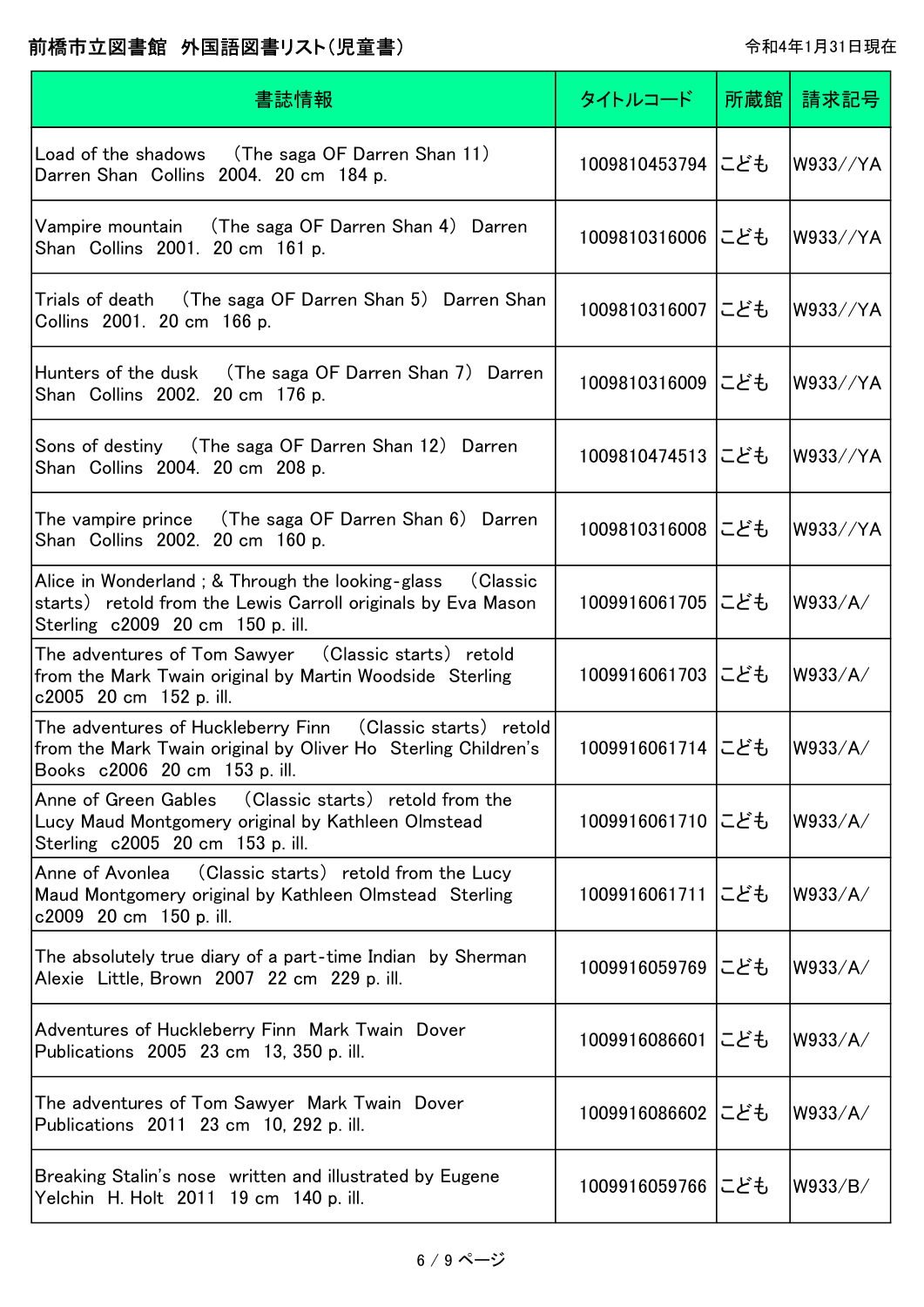| 書誌情報                                                                                                                                                     | タイトルコード           | 所蔵館 | 請求記号    |
|----------------------------------------------------------------------------------------------------------------------------------------------------------|-------------------|-----|---------|
| The book thief by Markus Zusak Knopf c2006 22 cm 552<br>p. ill.                                                                                          | 1009916059778 にども |     | W933/B/ |
| Charlotte's web E.B. White Harper 2012 22 cm 184 p. ill.                                                                                                 | 1009916061724 にども |     | W933/C/ |
| Dead end in Norvelt Jack Gantos Farrar Straus Giroux 2011<br>22 cm 341 p.                                                                                | 1009916059764 にども |     | W933/D/ |
| The flint heart by Katherine and John Paterson Candlewick<br>Press 2011 22 cm 288 p. ill. (some col.)                                                    | 1009916059772 にども |     | W933/F/ |
| Funny business (Guys read 1) edited and with an<br>introduction by Jon Scieszka Walden Pond Press c2010 21<br>cm 9, 268 p. ill.                          | 1009916059779     | にども | W933/F/ |
| The first Christmas tree ; & The story of the other wise man<br>Henry van Dyke Dover Publications 2008 20 cm 122 p. col.<br>ill.                         | 1009916086603 にども |     | W933/F/ |
| Gulliver's travels (Classic starts) retold from the Jonathan<br>Swift original by Martin Woodside Sterling Children's Books<br>c2006 20 cm 149 p. ill.   | 1009916061712 にども |     | W933/G/ |
| Granny Torrelli makes soup<br>(Joanna Cotler Books) Sharon<br>Creech HarperTrophy 2005 20 cm 141 p. ill.                                                 | 1009916061720 にども |     | W933/G/ |
| The graveyard book Neil Gaiman HarperCollins Publishers<br>c2008 22 cm 312 p. ill.                                                                       | 1009916061721 にども |     | W933/G/ |
| Heads or tails<br>(A Sunburst book The Jack Henry<br>adventures 3)<br>Jack Gantos Farrar Straus Giroux 1995 20<br>cm 151 p. ill.                         | 1009916061722 にども |     | W933/H/ |
| The house of a million pets Ann Hodgman H. Holt 2007 20<br>cm 263 p. ill.                                                                                | 1009916061723 にども |     | W933/H/ |
| Inside out & back again Thanhha Lai Harper c2011 22 cm<br>262 p.                                                                                         | 1009916059765 にども |     | W933/I/ |
| The invention of Hugo Cabret a novel in words and pictures<br>by Brian Selznick Scholastic Press 2007 22 cm 533 p. ill.                                  | 1009916059775 にども |     | W933/I/ |
| James and the giant peach (A Puffin book) Roald Dahl<br>Puffin Books 1996 20 cm 126 p. ill.                                                              | 1009916059771 にども |     | W933/J/ |
| (Classic starts) retold from the Louisa May<br> Little women <br>Alcott original by Deanna McFadden Sterling Chirdren's<br>Books c2005 20 cm 153 p. ill. | 1009916061706 にども |     | W933/L/ |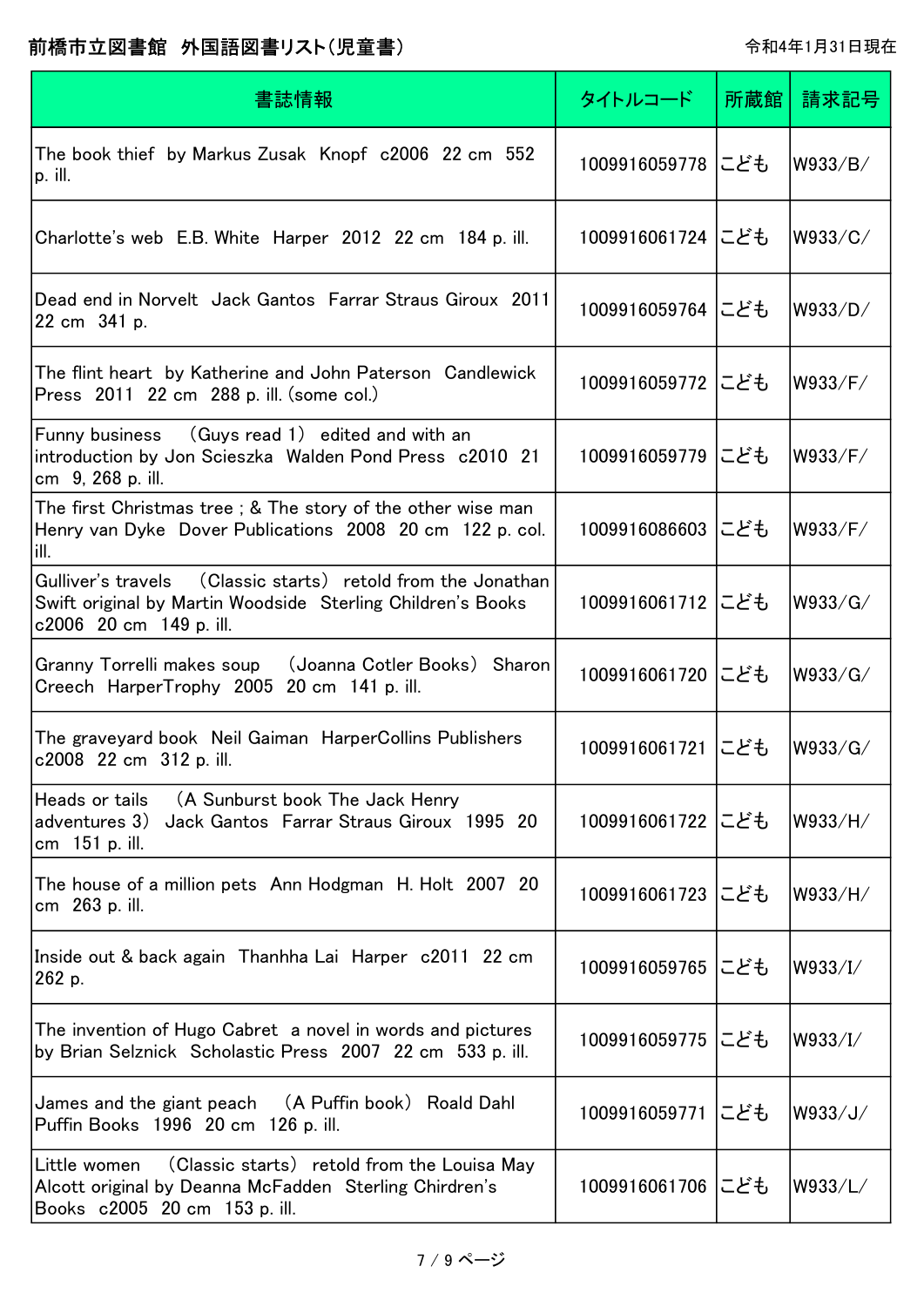| 書誌情報                                                                                                                                                         | タイトルコード           | 所蔵館 | 請求記号    |
|--------------------------------------------------------------------------------------------------------------------------------------------------------------|-------------------|-----|---------|
| (Classic starts) retold from the Frances<br>A little princess<br>Hodgson Burnett original by Tania Zamorsky Sterling c2005<br>20 cm 153 p. ill.              | 1009916061709 にども |     | W933/L/ |
| The lightning thief (Percy Jackson & the Olympians bk. 1)<br>Rick Riordan Disney Hyperion Books 2009 22 cm 377 p.,<br>[8] leaves of plates col. ill.         | 1009916059773 にども |     | W933/L/ |
| Lulu and the brontosaurus Judith Viorst Atheneum Books<br>for Young Readers c2010 24 cm 113 p. ill.                                                          | 1009916059777 にども |     | W933/L/ |
| Mr. Popper's penguins by Richard and Florence Atwater<br>Little, Brown $2009$ 19 cm 138 p., $[6]$ leaves of plates ill.                                      | 1009916061719 にども |     | W933/M/ |
| The mysterious Benedict Society (Megan Tingley books)<br>written by Trent Lee Stewart Little, Brown 2007 22 cm 485<br>p. ill.                                | 1009916059776 にども |     | W933/M/ |
| The name of this book is secret by Pseudonymous Bosch<br>Little, Brown 2007 21 cm 360 p. ill.                                                                | 1009916059770 にども |     | W933/N/ |
| Peter Pan (Classic starts) retold from the J.M. Barrie<br>original by Tania Zamorsky Sterling c2009 20 cm 150 p. ill.                                        | 1009916061707 にども |     | W933/P/ |
| The secret garden (Classic starts) retold from the<br>Frances Hodgson Burnett original by Martha Hailey Sterling<br>c2005 20 cm 151 p. ill.                  | 1009916061715 にども |     | W933/S/ |
| Seriously, Norman! (Michael di Capua books) Chris<br>Raschka Scholastic 2011 24 cm 342 p. ill.                                                               | 1009916059774 にども |     | W933/S/ |
| (Classic starts) retold from the Robert<br>Treasure Island<br>Louis Stevenson original by Chris Tait Sterling c2005 20 cm<br>150 p. ill.                     | 1009916061716 にども |     | W933/T/ |
| The voyages of Doctor Dolittle (Classic starts) retold from<br>the Hugh Lofting original by Kathleen Olmstead Sterling<br>c2008 20 cm 150 p. ill.            | 1009916061708 にども |     | W933/V/ |
| The velveteen rabbit, or How toys become real<br>(A)<br>Doubleday book for young readers) by Margery Williams<br>Delacorte Press c1991 25 cm 33 p. col. ill. | 1009916086681 にども |     | W933/V/ |
| (A Michael Neugebauer book) E.T.A. Hoffmann<br> Nutcracker<br>North-South Books 2004 30 cm 1 v. (unpaged) col. ill.                                          | 1009915494167 にども |     | W943//  |
| Grimm's fairy tales (Classic starts) [Grimm] Sterling<br>c2011 20 cm 151 p. ill.                                                                             | 1009916061702 にども |     | W943//  |
| Haiti my country poems by Haitian schoolchildren Fifth<br>House c2014 31 cm 1 v. (unpaged) col. ill.                                                         | 1009916469436 にども |     | W951//  |